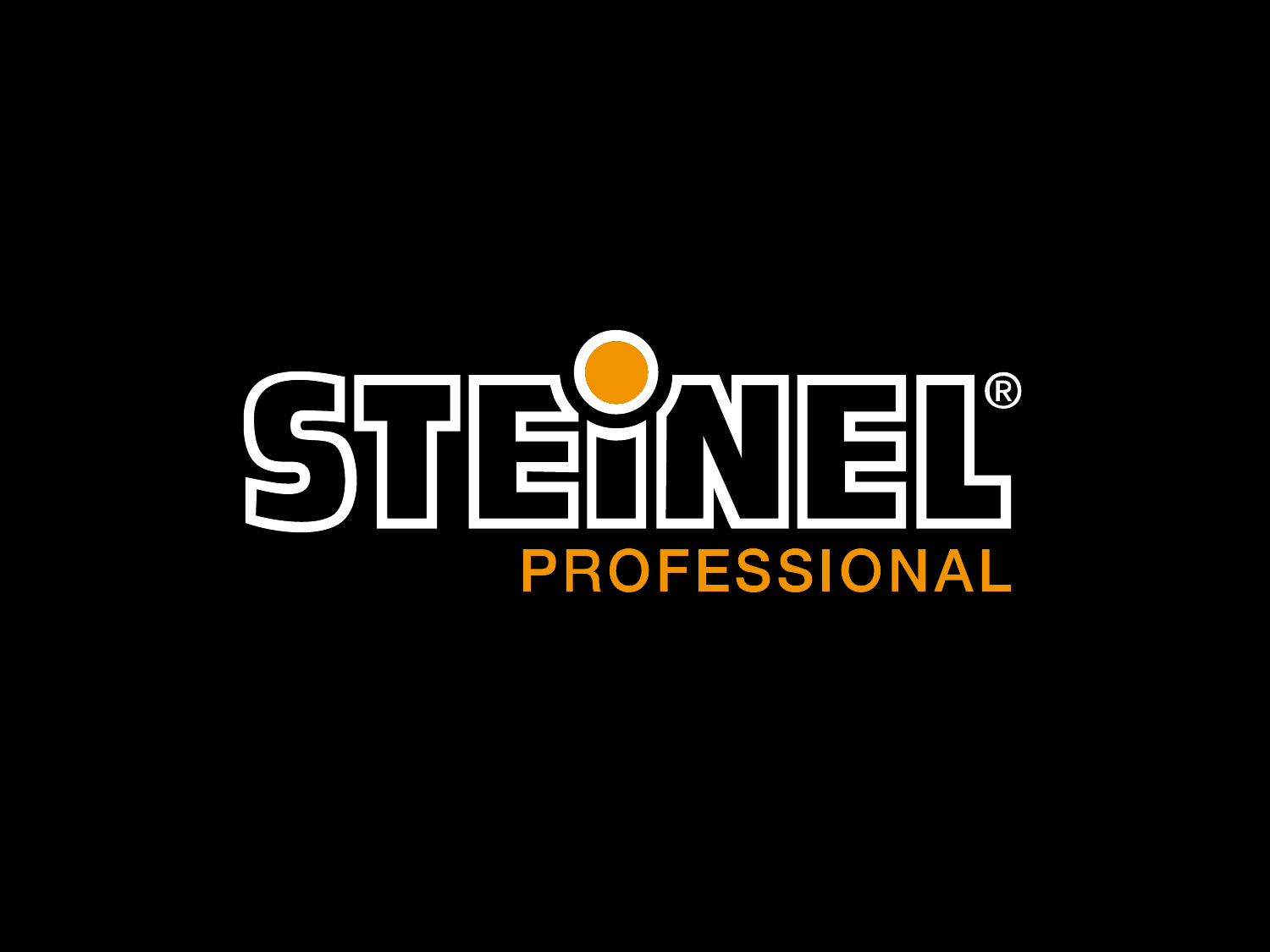

## **EDUCATION IECC 2015 SOLUTION PRESENTED BY LOGAN NIKNAM** Design Guide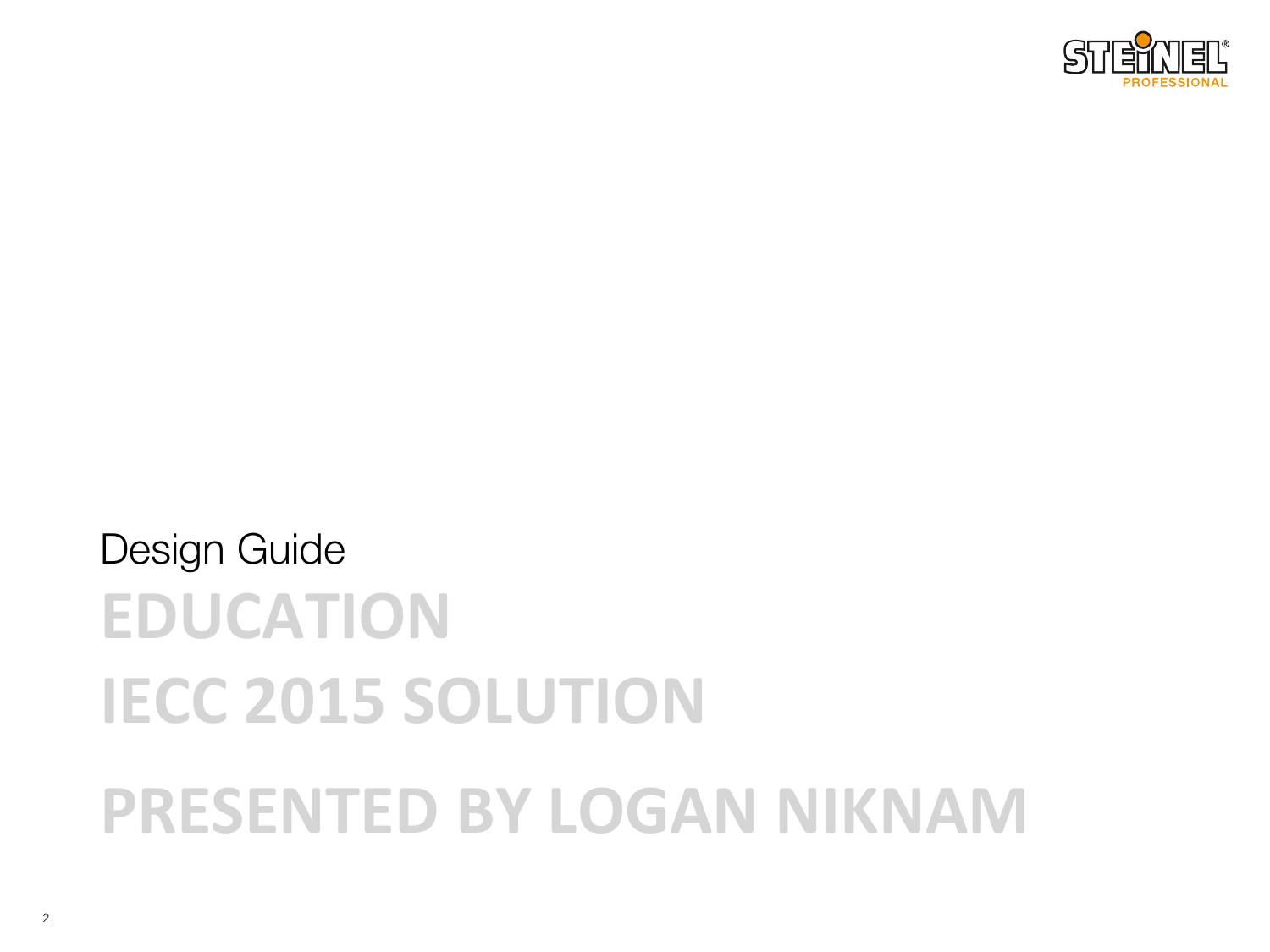

| IECC 2015 Code Requirements |                                     | Space Type                                                                                                                                                                                                                                                                                        |                                                    |                                                        |                                                                         |                                                                                                  |                                                 |                                               |
|-----------------------------|-------------------------------------|---------------------------------------------------------------------------------------------------------------------------------------------------------------------------------------------------------------------------------------------------------------------------------------------------|----------------------------------------------------|--------------------------------------------------------|-------------------------------------------------------------------------|--------------------------------------------------------------------------------------------------|-------------------------------------------------|-----------------------------------------------|
| Code<br>Provision           | Minimum<br>Control<br>Requirement   | <b>Code Description</b>                                                                                                                                                                                                                                                                           | <b>Classrooms</b><br>Lecture,<br>Training<br>Rooms | Conference<br>Meeting,<br><b>Multipurpose</b><br>Rooms | <b>Private Offices</b><br>Lounge/Break<br>Rooms,<br>Copy/Print<br>Rooms | <b>Open Plan</b><br><b>Office</b><br><b>Large Private</b><br><b>Offices</b><br>$($ >250 sqft $)$ | <b>Public</b><br>Space<br>Corridors,<br>Lobbies | <b>Restrooms</b><br>Private,<br><b>Public</b> |
| C405.2.1.1.1                | Automatic<br>full OFF               | Automatically turn off lights within 30<br>minutes of all occupants leaving the<br>space.                                                                                                                                                                                                         | $\times$                                           | $\times$                                               | $\times$                                                                | $\chi$                                                                                           | $\times$                                        | X                                             |
| C405.2.1.1.2                | Manual ON /<br>partial auto<br>ON   | Be manual ON or controlled to<br>automatically turn the lighting ON to not<br>more than 50 percent power.                                                                                                                                                                                         | $\times$                                           | $\times$                                               | $\times$                                                                | $\times$                                                                                         |                                                 |                                               |
| C405.2.1.1.2                | Automatic<br>full ON                | Full automatic ON controls shall be<br>permitted to control lighting in public<br>corridors, stairways, restrooms, primary<br>building entrance areas and lobbies,<br>and areas where manual ON operation<br>would endanger the safety or security<br>of the room or building occupants.          |                                                    |                                                        |                                                                         |                                                                                                  | $\times$                                        | $\times$                                      |
| C405.2.1.1.3                | Manual<br>Controls                  | Shall incorporate a manual control to<br>allow occupants to turn lights off.                                                                                                                                                                                                                      | $\times$                                           | $\times$                                               | $\times$                                                                | $\times$                                                                                         | $\times$                                        | $\times$                                      |
| C405.2.3                    | Daylight-<br>responsive<br>controls | In side daylighting zones with greater<br>than 150W (or greater than 300W<br>within the primary and secondary<br>daylighting zones), daylight must be<br>harvested using photocontrols.<br>In top daylighting zones with greater<br>than 150W, daylight must be harvested<br>using photocontrols. | $\times$                                           | $\times$                                               | X                                                                       | $\times$                                                                                         | $\times$                                        | X                                             |
| C405.2.3.1.4                | <b>Bi-level</b><br>control          | Where located in offices, classrooms,<br>laboratories and library reading rooms,<br>daylight responsive controls shall dim<br>lights continuously from full light output<br>to 15 percent of full light output or<br>lower.                                                                       | $\times$                                           |                                                        | X                                                                       |                                                                                                  |                                                 |                                               |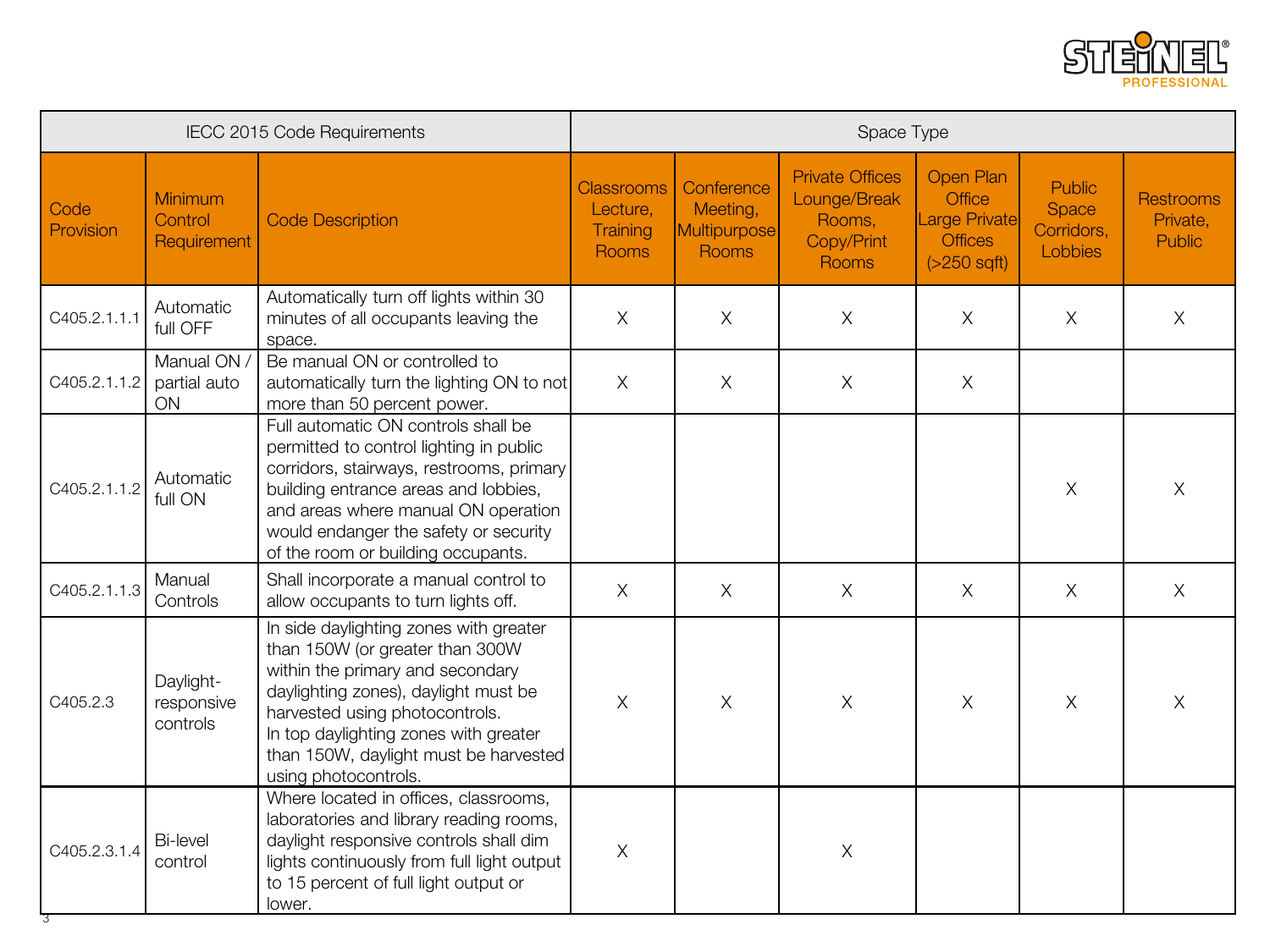## Classroom



- Use of occupancy sensor provides automatic all OFF (C405.2.1.1.1).
- All sensors to be set to partial ON or manual ON to meet the code (C405.2.1.1.2).
- Momentary switch is used to provide manual control of the lighting except lights in daylighting zone (C405.2.1.1.3).
- In case the total wattage of general lighting in the daylighting zone is more than 150 watts, daylightresponsive control is required. This is achieved by using a DIM-24 sensor in the daylighting zone set to constant lighting to dim lights continuously from full light output to 15 percent of full light output or lower (C405.2.3).

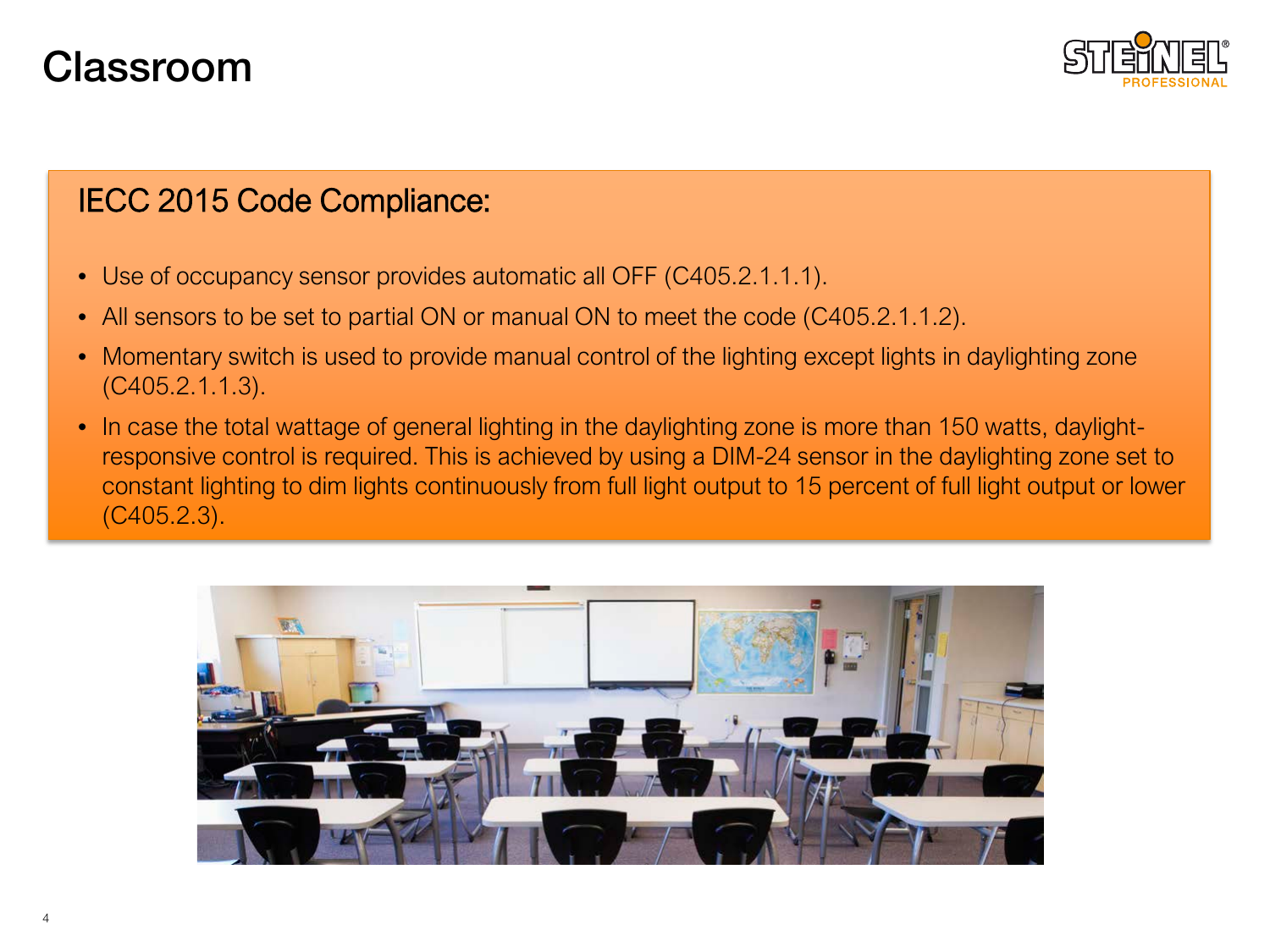## Classroom







| Product              | Qty. | Description                                                             |  |  |
|----------------------|------|-------------------------------------------------------------------------|--|--|
| IR Quattro HD DIM-24 |      | PIR occupancy sensor set to<br>Constant Lighting (daylighting zone)     |  |  |
| IR Quattro HD DIM-24 |      | PIR occupancy sensor with built-in<br>photocell disabled (general zone) |  |  |
| <b>TR 100</b>        | 2    | Power pack                                                              |  |  |
| $IV-2-W$             |      | 2 button momentary switch                                               |  |  |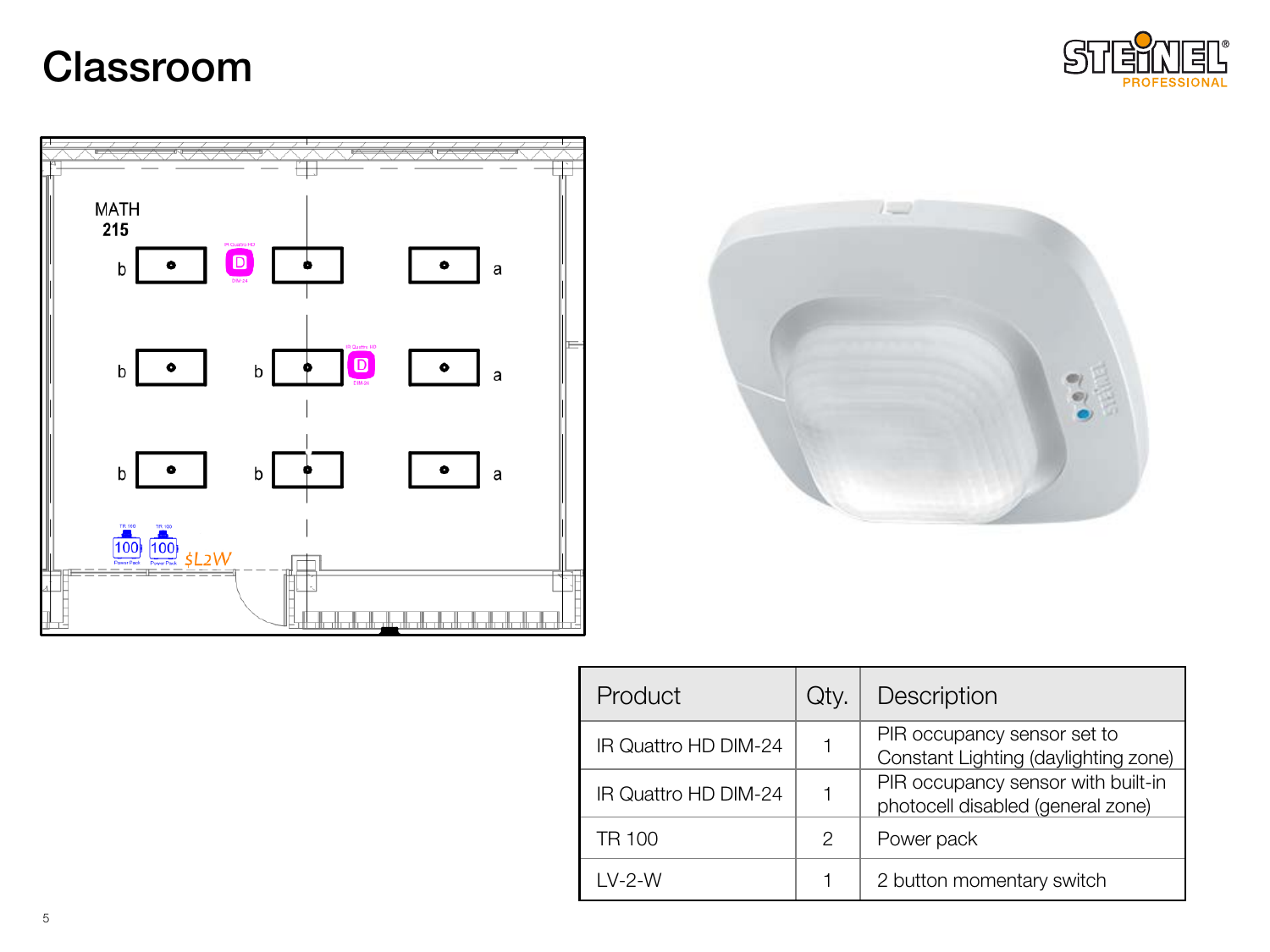## Private Office / Meeting Room



- Use of occupancy sensor provides automatic all OFF (C405.2.1.1.1).
- All sensors to be set to partial ON or manual ON to meet the code (C405.2.1.1.2).
- An override switch is used to provide manual control of the lighting (C405.2.1.1.3).

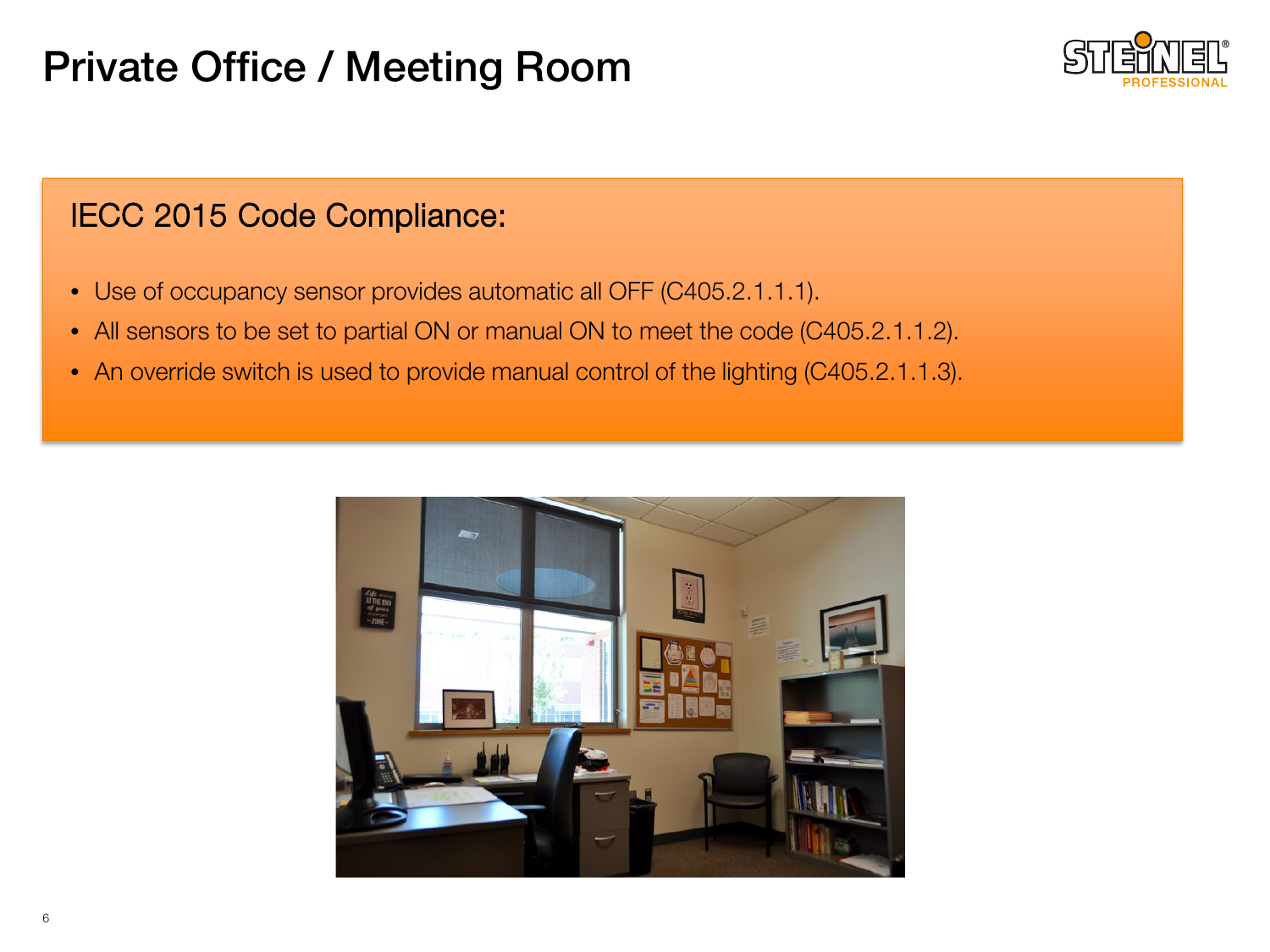## Private Office / Meeting Room





| l Product       | $Qty.$ Description                                       |  |
|-----------------|----------------------------------------------------------|--|
| I DT WLS/VS DIM | Dual-tech occupancy/vacancy<br>sensor with 0-10V dimming |  |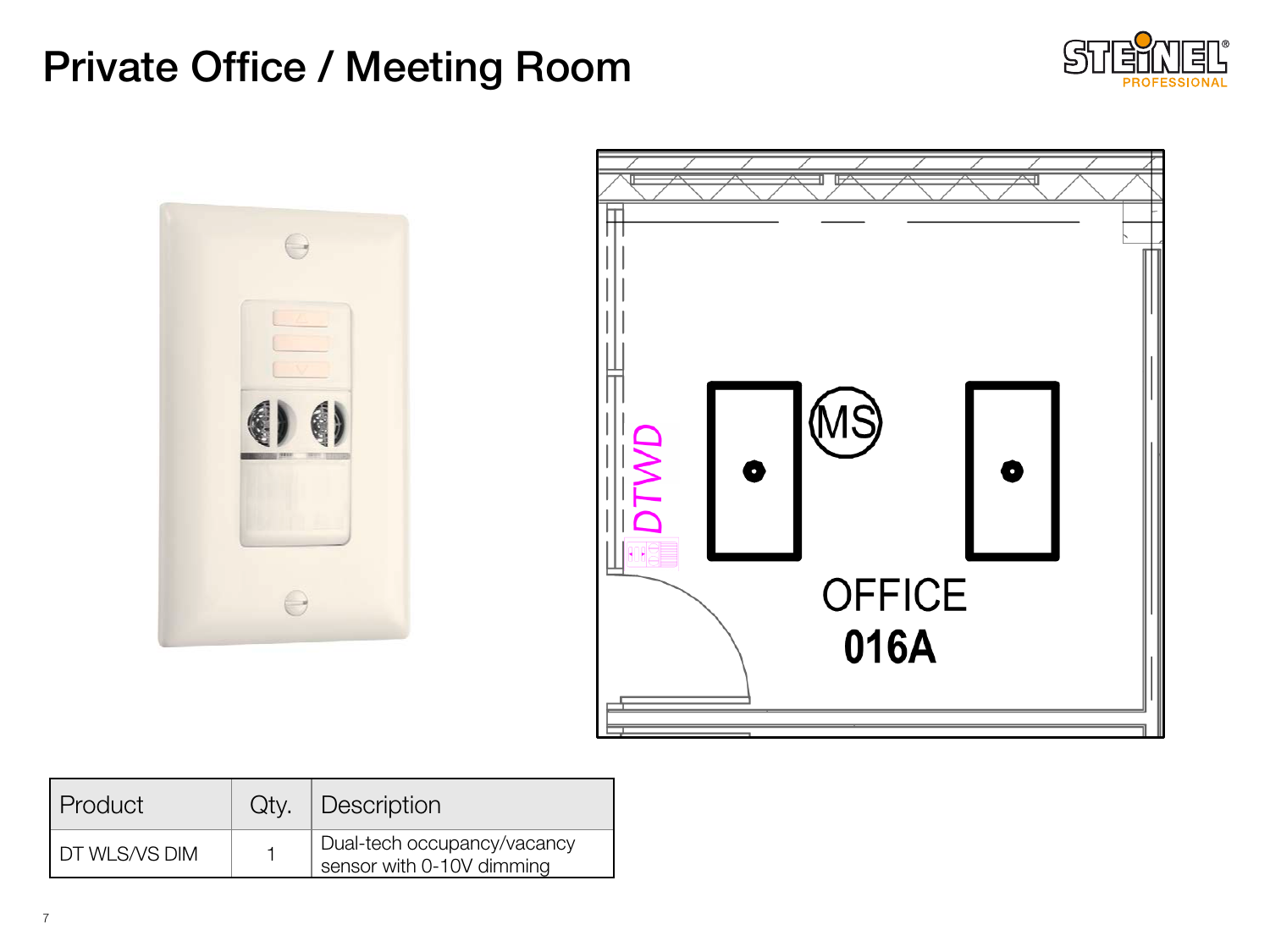## Open Office / Reception / Lobby



- Use of occupancy sensor provides automatic all OFF (C405.2.1.1.1).
- All sensors to be set to automatic full ON to meet the code (C405.2.1.1.2).
- Momentary switch is used to provide manual control of the lighting except lights in daylighting zone (C405.2.1.1.3).
- In case the total wattage of general lighting in the daylighting zone is more than 150 watts, daylightresponsive control is required. This is achieved by using a DIM-24 sensor in the daylighting zone set to constant lighting to dim lights continuously from full light output to 15 percent of full light output or lower (C405.2.3).

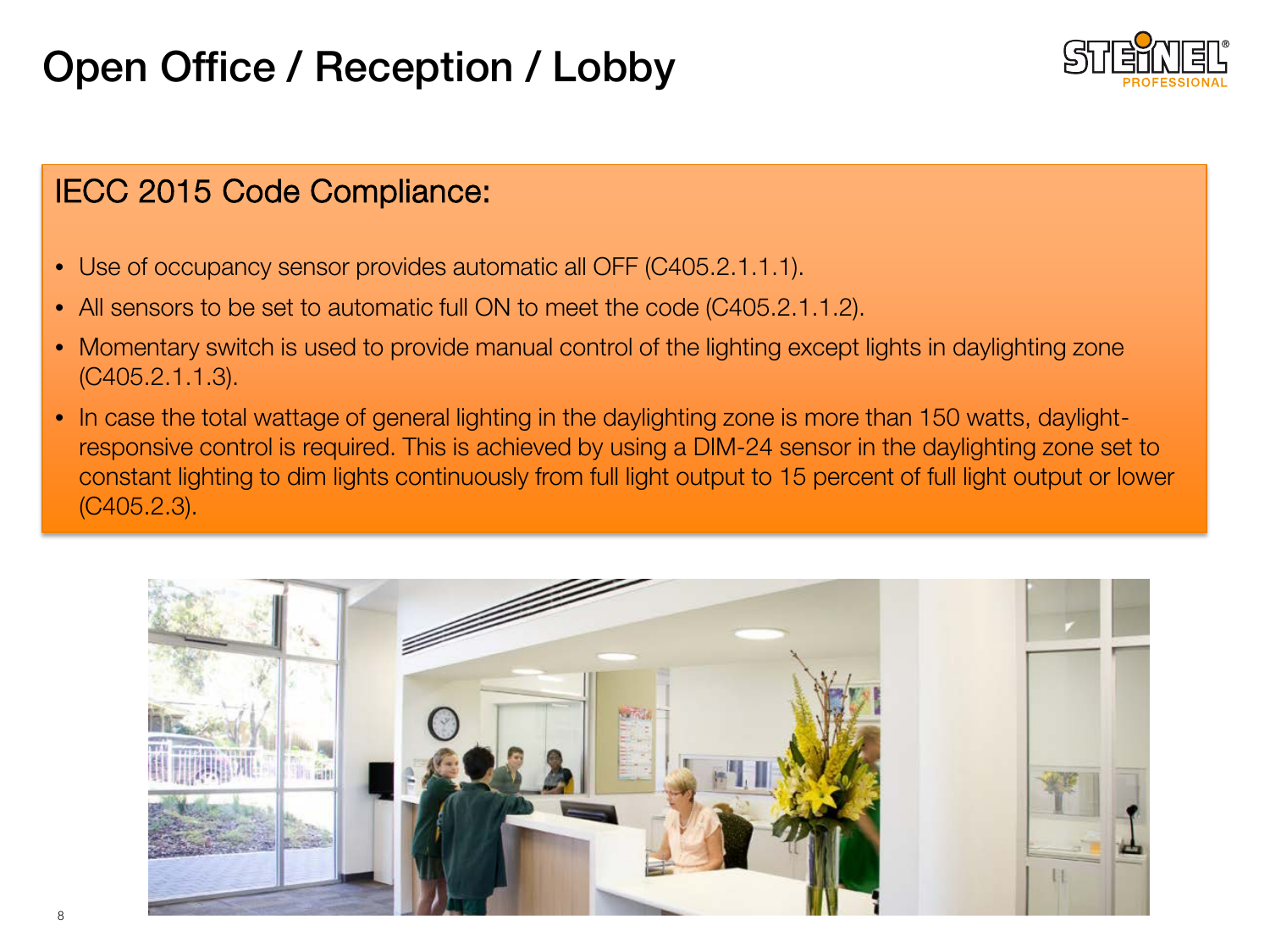## Open Office / Reception / Lobby







| l Product                              | Qty. | Description                                                          |  |
|----------------------------------------|------|----------------------------------------------------------------------|--|
| IR Quattro HD DIM-24/DT Quattro DIM-24 |      | PIR occupancy sensor set to Constant Lighting (daylighting zone)     |  |
| IR Quattro HD DIM-24/DT Quattro DIM-24 |      | PIR occupancy sensor with built-in photocell disabled (general zone) |  |
| TR 100                                 |      | Power pack                                                           |  |
| $LV-1-W$                               |      | button momentary switch                                              |  |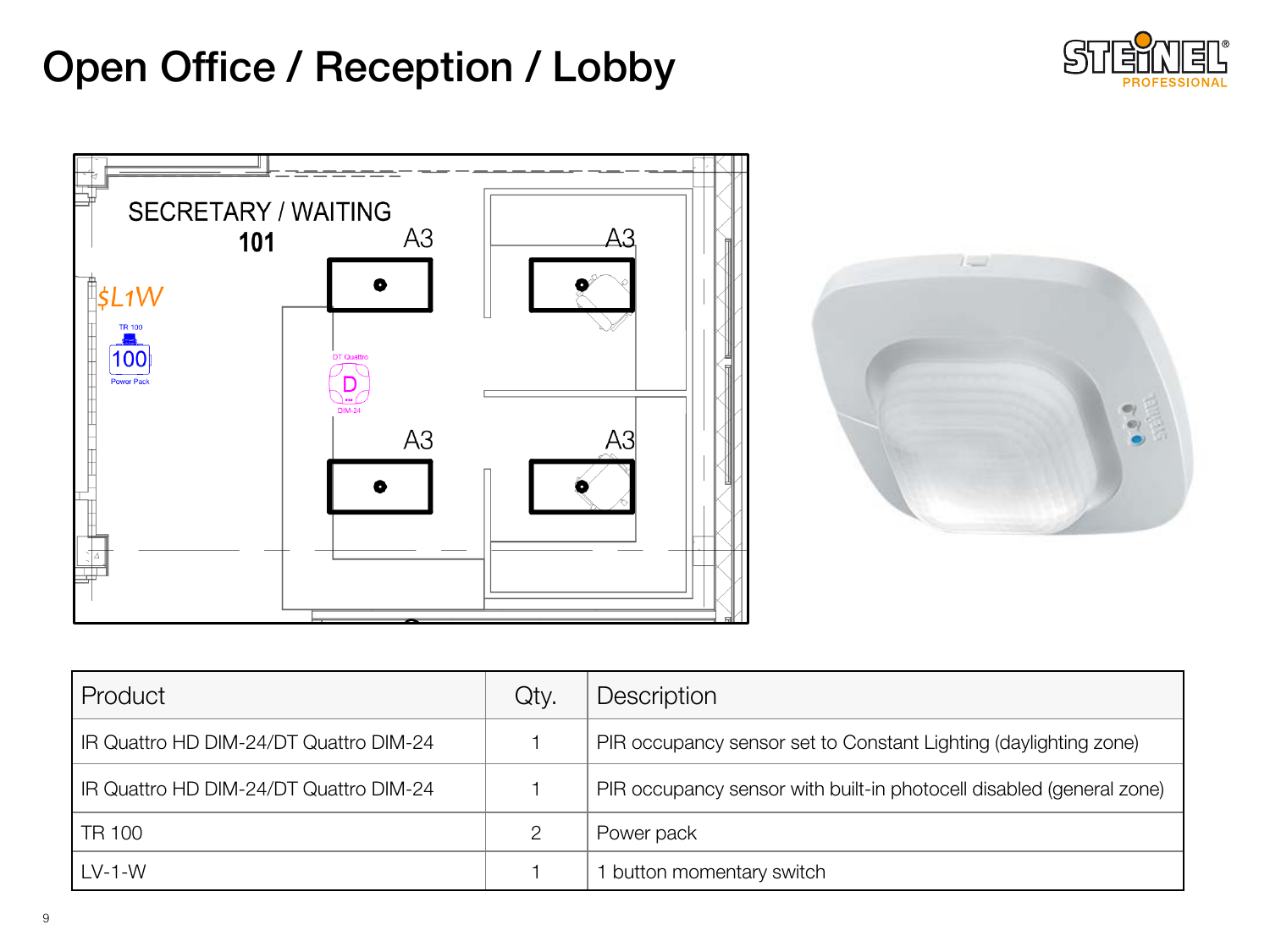## Corridor



- Use of occupancy sensor provides automatic all OFF (C405.2.1.1.1).
- All sensors to be automatic ON to meet the code (C405.2.1.1.2).
- Momentary switch is used to provide manual control of the lighting except lights in daylighting zone (C405.2.1.1.3).
- In case the total wattage of general lighting in the daylighting zone is more than 150 watts, daylightresponsive control is required. This is achieved by using a DIM-24 sensor in the daylighting zone set to constant lighting to dim lights continuously from full light output to 15 percent of full light output or lower (C405.2.3).

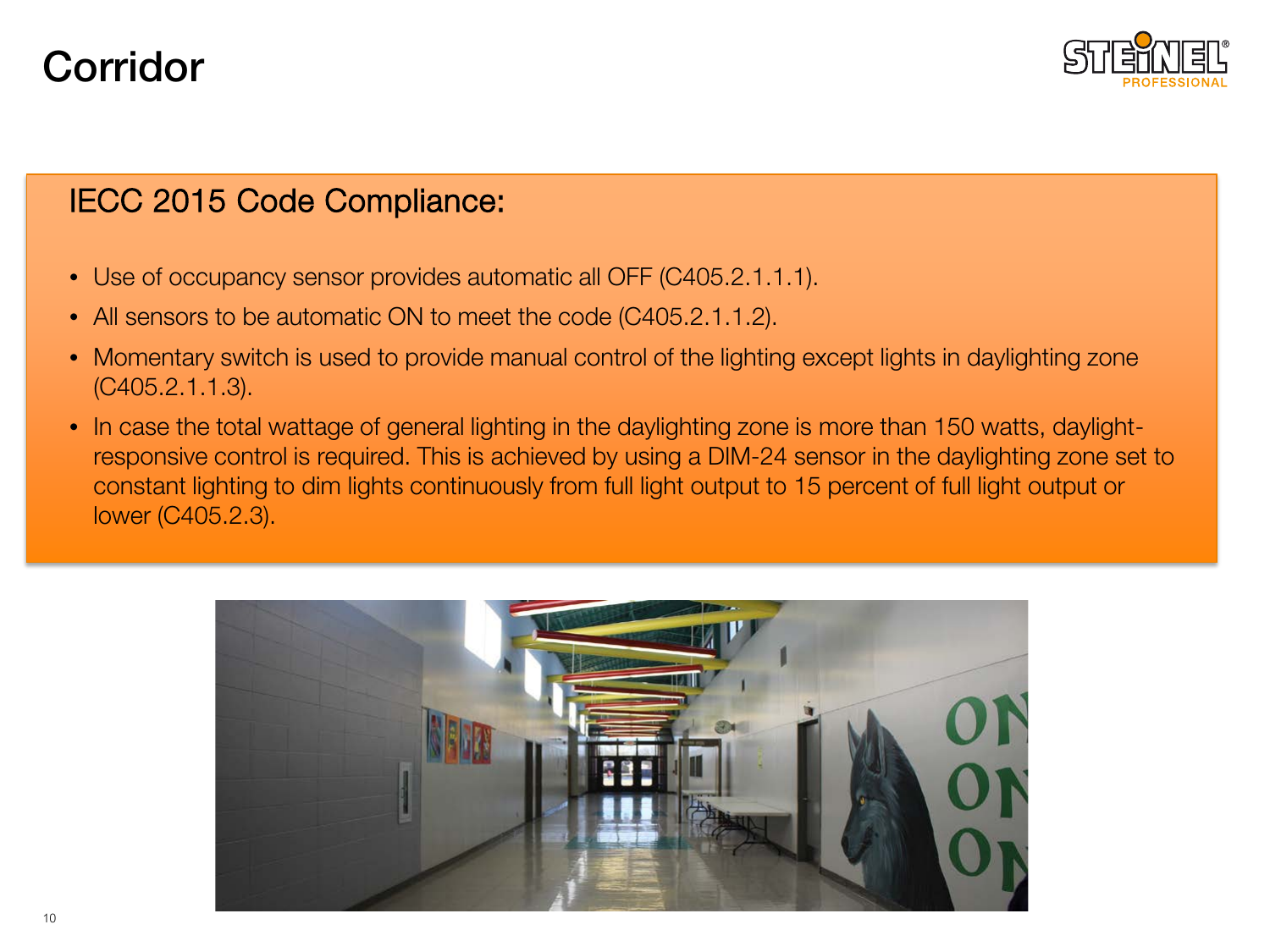## Corridor





| Product                                  | Qty. Description                                  |
|------------------------------------------|---------------------------------------------------|
| US Hallway DIM-24 /<br>US Oneway DIM-24* | Ultrasonic occupancy sensor<br>with 0-10V dimming |
| TR 100                                   | Power pack                                        |
| $IV-1-W$                                 | 1 button momentary switch                         |

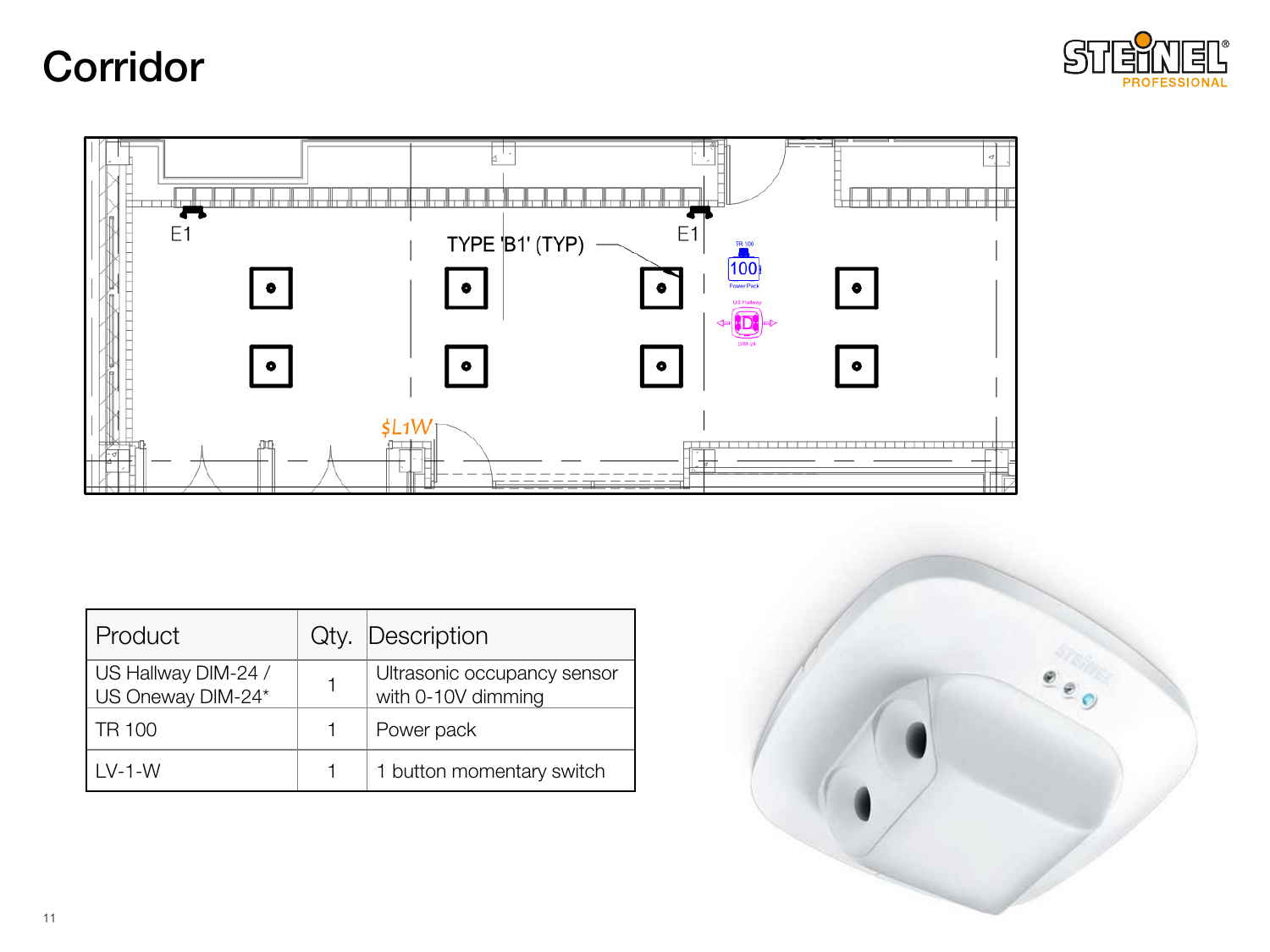### Restroom



- Use of occupancy sensor provides automatic all OFF (C405.2.1.1.1).
- All sensors to be automatic ON to meet the code (C405.2.1.1.2).
- Momentary switch is used to provide manual control of the lighting except lights in daylighting zone (C405.2.1.1.3).

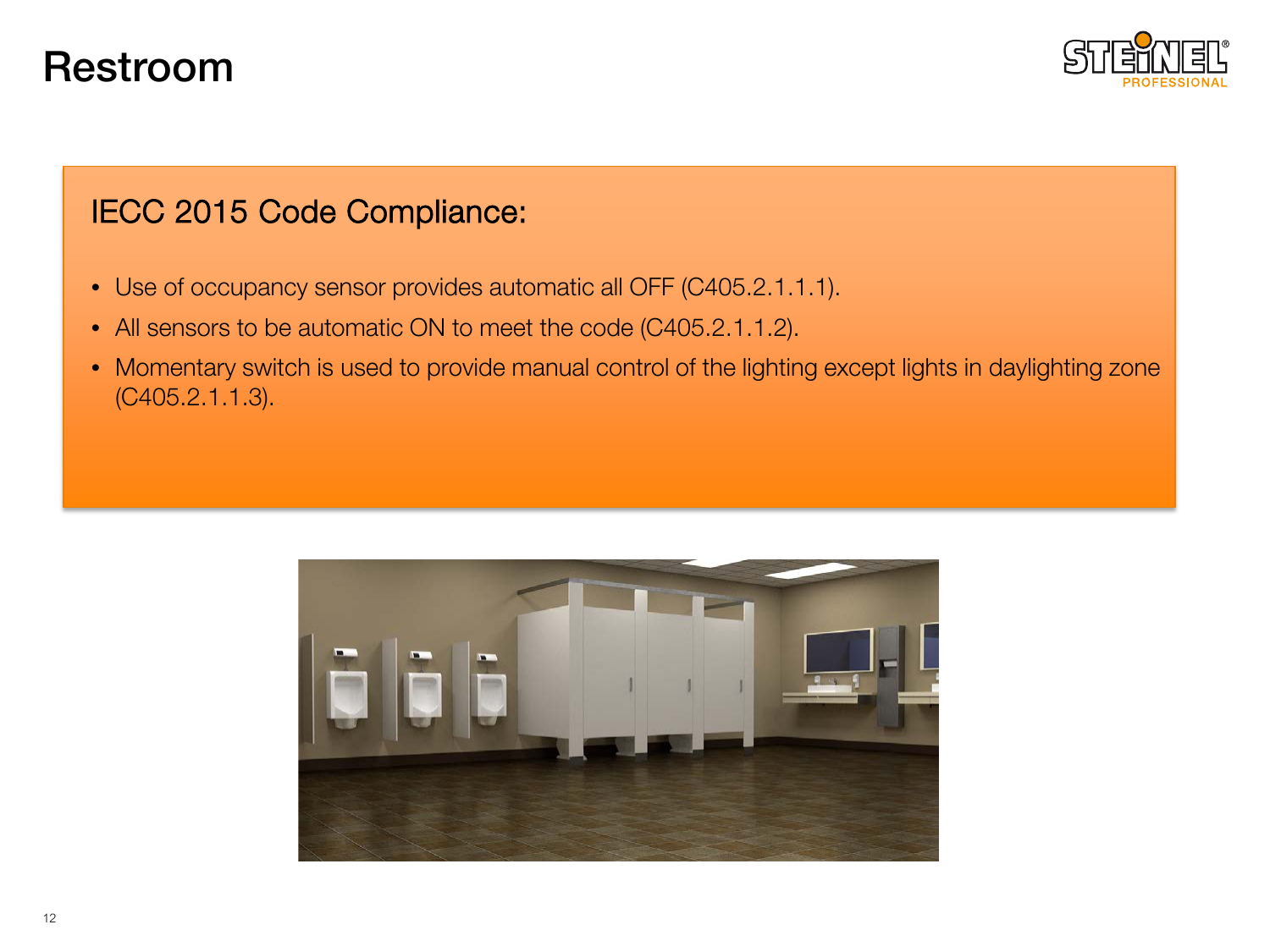### Restroom





| Product             | Qty. | Description                                          |  |
|---------------------|------|------------------------------------------------------|--|
| US Quattro COM2-24* |      | Ultrasonic occupancy sensor with a<br>isolated relay |  |
| TR 100              | 2    | Power pack                                           |  |
| I V-1-W             |      | 1 button momentary switch                            |  |